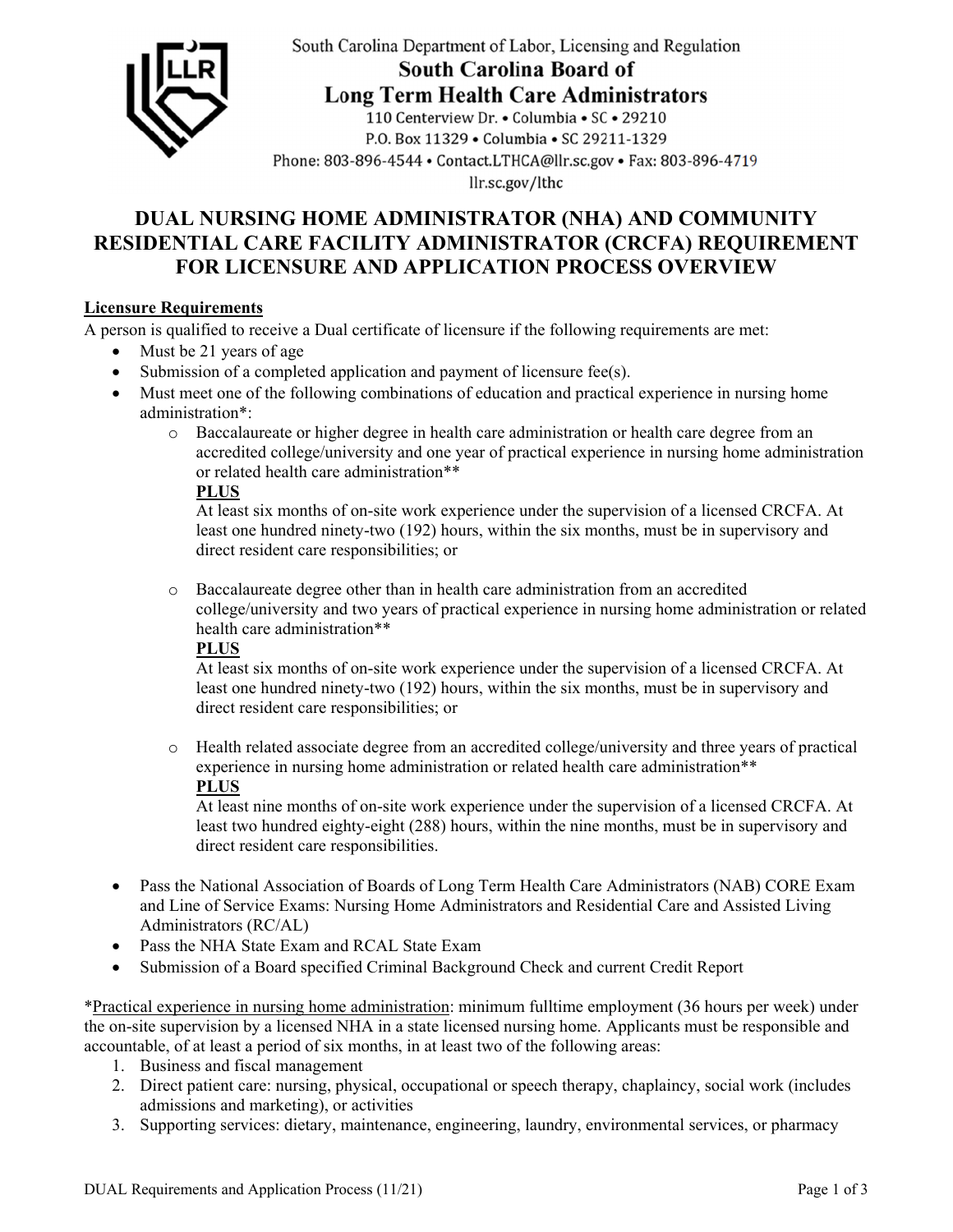\*\*Related health care administration: administration of a facility that provides direct nursing care on a twentyfour hour basis to persons who require health services because of illness, age, or chronic disability. Administration of a community residential care facility or independent living community is not accepted.

### **Application Process**

#### *Your application is good for one (1) year from the date of receipt. If all required information is not received within this one (1) year period; you must begin the application process from the beginning. This includes, but is not limited to, the application fee, transcripts, license verifications, etc.*

- 1. Application In addition to the completed application, the following must also be sent:
	- a. Check or money order only, in the amount of \$200 made payable to Long Term Health Care Administrators Board (Fees are non-refundable). A returned check fee of up to \$30, or an amount specified by law, may be assessed on all returned funds. NO CASH IS ACCEPTED
	- b. Copy of your valid Driver's License, State Issued ID, or Passport
	- c. Copy of your Social Security Card
	- d. Three (3) Character Reference Forms
	- e. Employment Reference Forms for each employer
	- f. Current Credit Report
	- g. Provisional License Request Letter, if applicable\*\*\*
	- h. Legal documentation for name change (marriage certificate, divorce decree, etc.)
	- i. Notarized Verification of Lawful Presence
- 2. Documents to be sent directly to the Board from issuing agency/institution
	- a. Education Verification: Contact your college/university to request an official copy of your transcript be sent directly to the Board office. Transcripts may be accepted via email or mail. Unsealed transcripts submitted with applications will not be accepted.
	- b. License Verification: Contact the state board(s) where you are currently or have been previously licensed with and have the verification mailed directly to the Board office. We will accept a state board issued form. Verifications may be accepted via email or mail.
	- c. Exam Scores: If you have passed the National Association of Boards of Long Term Health Care Administrators (NAB) CORE Exam and NAB NAH and NAB RCAL, you will need to contact NAB and request your scores be released to the Board.
- 3. Criminal Background Check: All applicants must undergo a state fingerprint review. Upon receipt of application, you will be issued instructions regarding the fingerprint process.
- 4. Examinations: All applicants are required to pass the NAB CORE, NAB NHA, NAB RCAL and NHA SC and RCAL SC exams. Once your application has been approved, you will be emailed instructions on how to register for the exam and where to find study material. For the NAB CORE, NAB NHA, and NAB RCAL exams, a passing scaled score of 113 is required and for the NHA SC and RCAL SC exam, a passing scaled score of 38 is required. Applicants who fail to pass any portion of the exam may apply to re-take the examination once. An applicant who has failed the examination twice must petition the Board if he desires to pursue licensure. The Board will be automatically notified of your scores and will send confirmation and further instructions.
- 5. Initial Licensure Fee: After submission of a completed application and passage of all required examinations, an initial licensure fee is required before permanent licensure can be issued. Applicant will be sent an invoice that can be paid via the online payment system or mailed into the Board.

#### **\*\*\*Provisional Licensure**

**In the event an unexpected vacancy caused by the death or departure of an administrator, or similar event,** the Board may issue a provisional license to an applicant meeting the pre-examination licensure requirements. In addition to meeting initial licensure requirements, applicants must submit a letter from the owner of the facility requesting the applicant be appointed the administrator and including:

- 1. The need for a provisional license;
- 2. The name of the appointed administrator;

DUAL Requirements and Application Process (11/21) Page 2 of 3